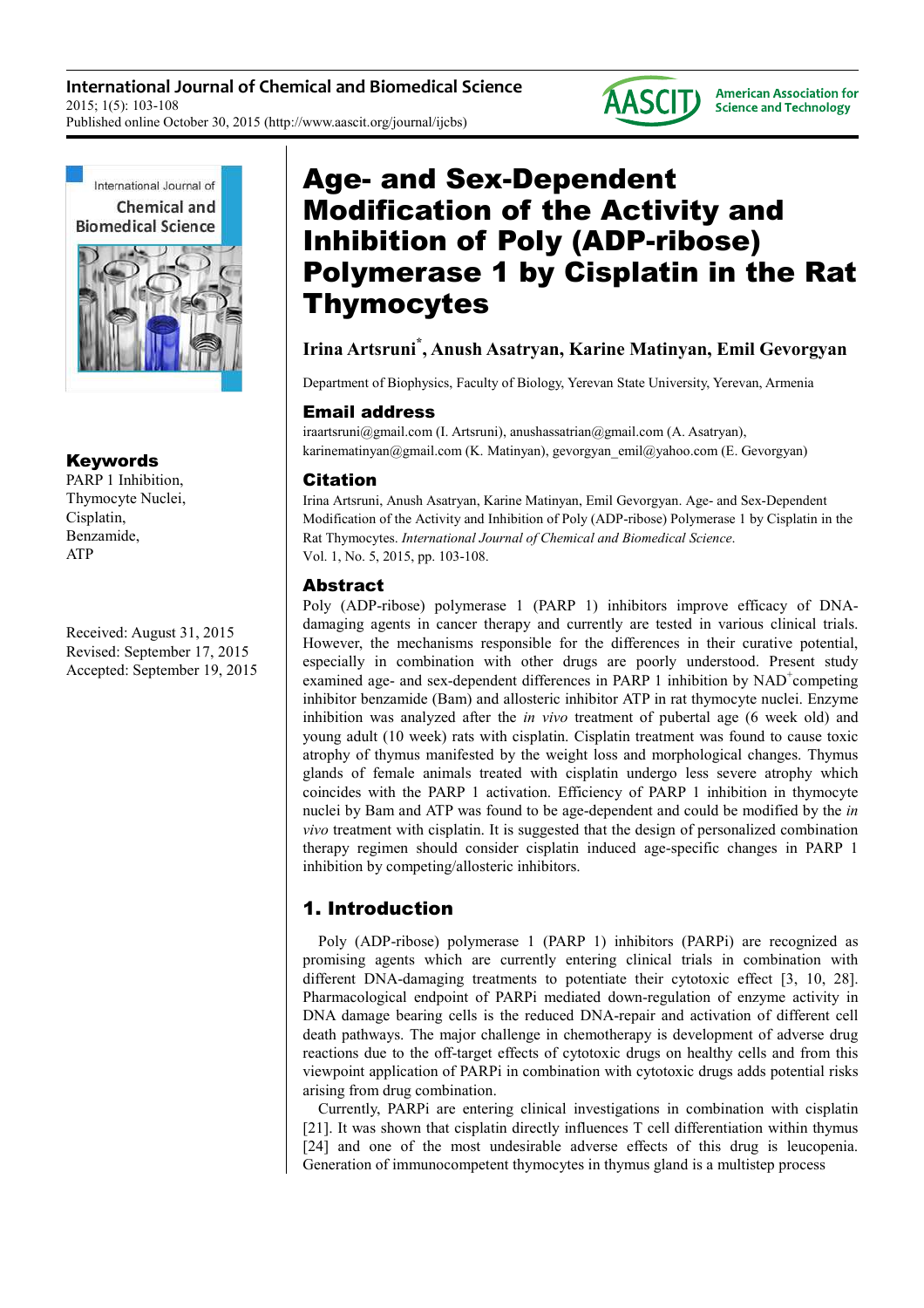comprising complex combination of cell death, survival and proliferation programs. It is widely accepted that PARP 1 plays a prominent role in all of these programs [17]. Considering that failure of thymocyte maturation can disturb proper leukocytogenesis, we suggest that examination of cisplatin effects on PARP inhibition in the *ex vivo* cell model system, such as isolated rat thymocyte nuclei will help to understand potential risks connected with the drug combination in cancer therapy.

PARP 1 possesses trans- and auto-polyADPribosylating activities which are tightly regulated by endogenous NAD<sup>+</sup> content [1, 2]. Benzamide (Bam) inhibits both auto-PARylating and trans-PARylating activities of the enzyme and represents a broad spectrum of NAD<sup>+</sup>-competing inhibitors designed as benzamide derivates that are currently used in clinical trials [13]. In contrast to Bam, ATP, also a potent PARP 1 inhibitor acts via specific suppression of enzyme auto-PARylation as shown in the *in vitro* experimental settings [22, 23]. To circumvent complications stemming from the involvement of such a versatile molecule as ATP in the broad spectrum of intracellular metabolic pathways and to evaluate its role in PARP 1 regulation *in vivo*, we have studied ATP effects on PARP 1 in thymocyte nuclei, considering that such experimental model is rather realistic reflection of the *in vivo* situation.

Growing evidence demonstrates positive correlation between PARP 1 inactivation and aging [20]. However, modulation of PARP 1 activity in the young growing animals has not been properly studied thus far. To bridge this gap and to avoid the influence of the age-dependent thymic involution [8, 29], we have examined the baseline PARP 1 activity in the thymocytes collected from 6 and 10 week old (pubertal and young adult age) rats of both sexes.

## 2. Materials and Methods

#### 2.1. Isolation of Nuclei from Rat Thymocytes

Albino inbred male and female rats (6 week and 10week old) were used throughout all experiments. The animals were standardized by weight in either age group (to 100g and 150g in 6 week and 10 week old correspondingly). Vehicle (saline), cisplatin (10mg/kg weight) and hydrocortisone (5 and 10 µg/kg) were purchased from Sigma-Auldrich (as well as all other reagents used in this study) were injected intraperitoneally. Animals were sacrificed under light ether anesthesia by decapitation after 48 h treatment with cisplatin and 24 h after treatment with hydrocortisone. Thymocyte nuclei were isolated according to Hewish and Burgoyne [9]. Sucrose solutions utilized throughout the nuclei isolation procedure were buffered with 20 mMTris containing 15 mMNaCl, 60 mMKCl, 0, 15mM spermine, and 0. 5mM spermidine, pH 7, 4.

#### 2.2. PARP 1 Activity Assay

The enzymatic assay for PARP 1 activity was performed

according to the original method based on estimation of residual NAD+ concentration in PARP assay mix [25], adapted by us to quantify NAD+ consumed by isolated nuclei. Briefly, nuclei were gently suspended in PARP assay buffer containing 20mM Tris, 6mM  $MgCl<sub>2</sub>$  1 mM CaCl<sub>2</sub> pH 7. 4. Density of nuclear suspension was normalized to 1mg DNA/ml. PARP reaction was initiated by addition of  $NAD^+$ stock solution to 1000 µl aliquot of nuclear suspension  $(0, 5)$ mM final concentration). The reaction was carried out for 10 min at  $37^{\circ}$ C followed by centrifugation at 13 000g,  $4^{\circ}$ C for 2 min to discard the nuclei. 50µl of supernatant was transferred to the Falcon UV-Vis transparent 96-well plate. NAD<sup>+</sup> quantitation was performed by sequential addition of 2M KOH and 20% acetophenone (in EtOH), in accordance with the original assay [25]. The absorbance of PARP assay mix containing  $0$ , 5mM NAD<sup>+</sup> was determined at 378 nm. The amount of  $NAD^+$  was determined using  $NAD^+$  calibration curve. PARP 1 activity was defined as  $NAD^+$ consumed by nuclei in 10 min per mg of DNA.

#### 2.3. Light Microscopy

Thymus glands were collected from all groups, fixed in 10% formalin in saline, dehydrated in ascending grades of alcohol and embedded in paraffin. Paraffin-embedded 5µm sections were dewaxed with xylenes, stained with hematoxylin and eosin and examined by the light microscope.

#### 2.4. DNA Electrophoresis

Thymocyte nuclei DNA isolation and electrophoresis were performed according to the standard protocols [27]. Gels were stained with  $1\mu g/ml$  ethidium bromide.

#### 2.5. Statistical Analysis

Data are expressed as mean  $\pm$  s. d. Statistical differences in the results between groups were evaluated by the two-tailed Student's t-test. A probability (p) value of  $\leq 0$ . 05 was considered significant.

## 3. Results

#### 3.1. Cisplatin Affects the Weight and Histological Appearance of the Thymus

The data presented on Fig. 1A show that the average weight of thymus of 6 week old male rats is by 12% greater than the weight of their female counterparts. As expected, between  $6<sup>th</sup>$  and  $10<sup>th</sup>$  weeks thymus weight was increased approximately by 60% in males and nearly 70% in females. 48 hours after cisplatin administration to the rats the weight of 6 week old male thymus decreased by 60%, whereas in females it diminished only by 30%. Thymus glands of young adults (10 weeks) treated with cisplatin demonstrated 70% weight loss in males and 50% in females.

Cisplatin triggered toxic atrophy of the gland was accompanied by morphological changes presented on Fig. 1B.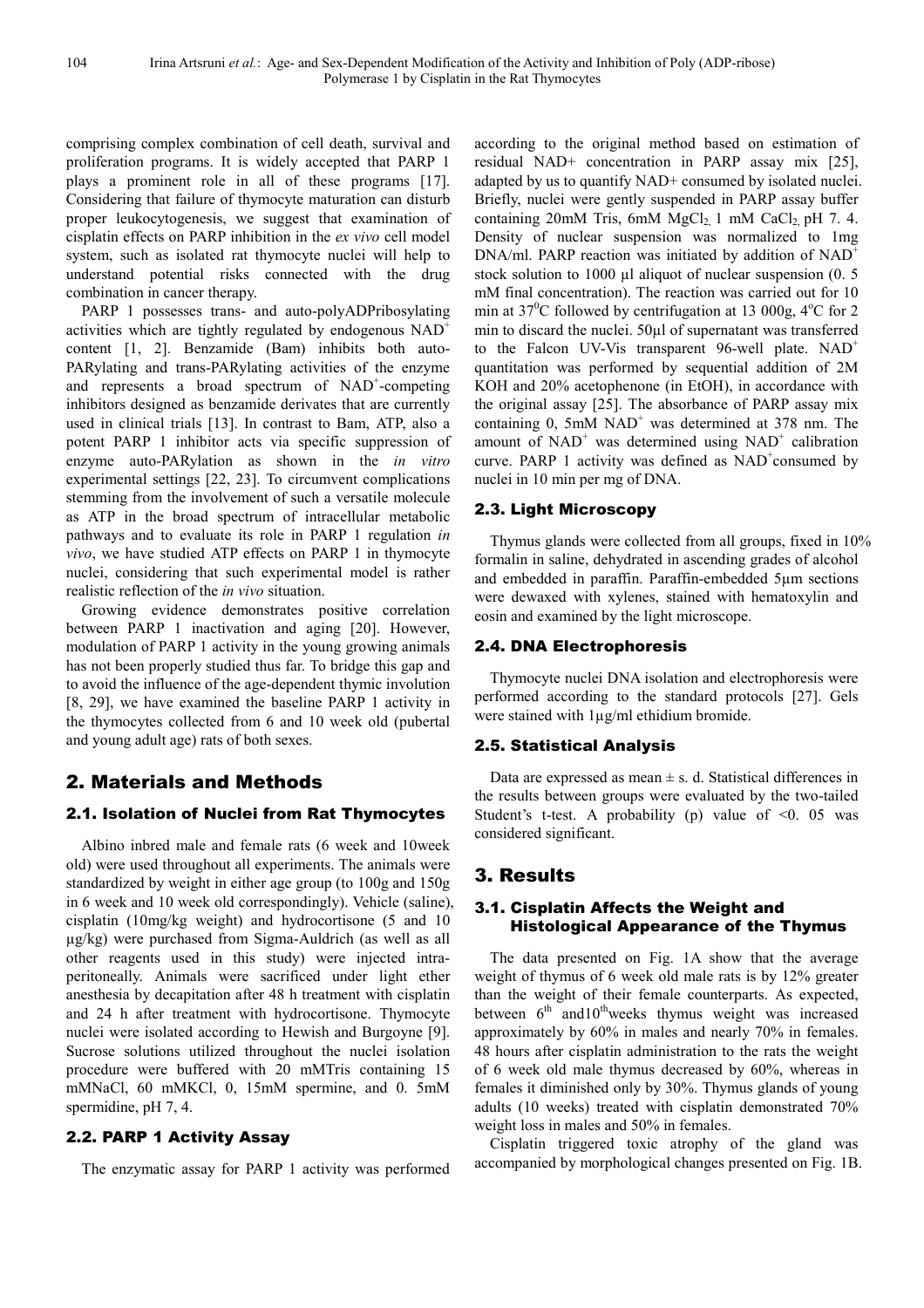Reduced weight and size coincided with the decrease in the number of cortical lymphocytes and loss of corticomedullary demarcation. Though thymocytes are known to be apoptosis prone and they indeed demonstrated characteristic apoptotic DNA fragmentation after the *in vivo* treatment of rats with hydrocortisone (Fig 1C, lanes 4 and 5), the toxic atrophy of the gland after cisplatin treatment did not produce such characteristic apoptotic DNA olygonucleosomal fragmentation (Fig 1C, lane 3).



*Figure 1. Cisplatin impact on the weight and morphology of the rat thymus gland.* 

A. 6 week (wk) and 10 wk old rats thymus show different weight loss after the *in vivo* treatment with cisplatin for 48 h. B. Hematoxilin-eosin staining of the 6 wk old rat thymus shows distinct dark-staining cortex with small lymphocytes (control, upper panel) and cisplatin induced reduction in cortical thickness and reduced distinction between cortex and medulla with patchy areas in cortex where small lymphocyte density is reduced (cisplatin, lower panel). Each histological section is representative of one group of animals (n=6). C. DNA isolated from the thymocyte nuclei of 6 wk old rats treated with vehicle (lane 2), cisplatin (lane 3), hydrocortisone, 5 µg/kg (lane 4) and hydrocortisone, 10µg/kg (lane 5) was separated on the agarose gel. Lane 1, DNA ladder.

#### 3.2. Age, Sex and Cisplatin Dependent Modulation of Thymocyte PARP 1

As it is evident from the data presented on Fig. 2, PARP 1 activity measured in the nuclei isolated from the rat thymocytes has a tendency to decrease in course of rat maturation from 6 to 10 weeks. However, male and female thymocytes display nearly identical PARP 1 activity within the each age group.

Treatment with cisplatin had no appreciable effect on PARP 1 activity in the thymocytes from the male rats of pubertal age (6weeks; Fig. 2, left panel), whereas the activity of the enzyme increased by nearly 40% in the thymocytes of cisplatin treated female animals. Similar pattern was observed in the elder animals (10weeks) where the cisplatin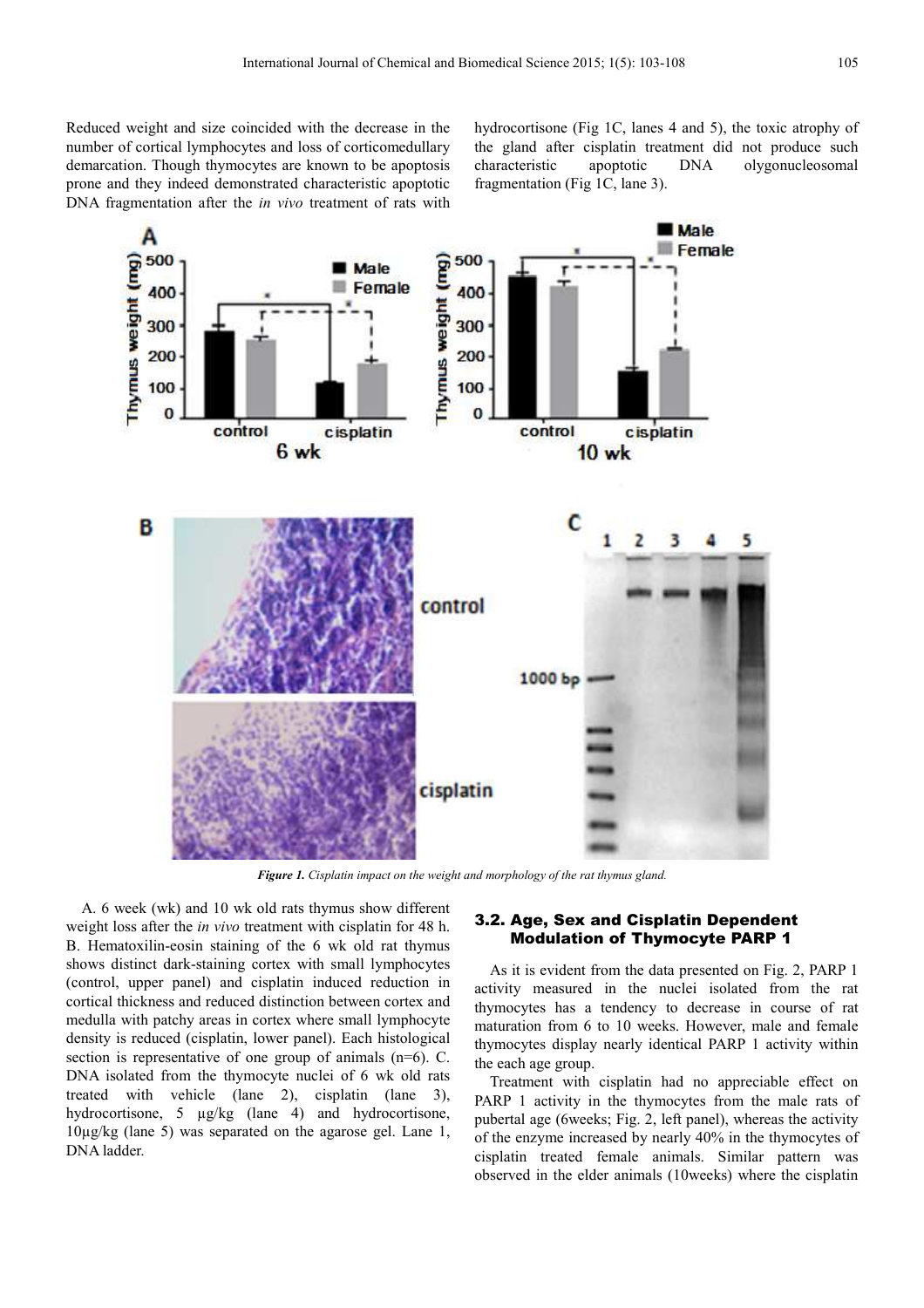effect on the PARP 1 activity in female thymocytes was even stronger (increase by 60%; Fig. 2, right panel).



*Figure 2. Sex-biased cisplatin mediated activation of PARP 1 in the rat thymocytes.* 

Thymocytes were collected from 6 wk (left panel) and 10wk (right panel) old rats. PARP 1 activity is expressed in mmoles of NAD<sup>+</sup>consumed in 10 min per mg of nuclei DNA plus minus SEM  $*$ , p<0. 05.

Next we sought to reveal the effects of PARP 1 inhibition under our experimental conditions. To eliminate the nonspecific effects of benzamide and ATP onthe glucose metabolism [17, 2] and membrane-associated effects of cisplatin in thymocytes [4, 6], we have examined the impact of Bam and ATP on naked nuclei. Nuclei were isolated from thymocytes collected from rats before and after cisplatin administration.



*Figure 3. PARP 1 inhibition by Bam and ATP in rat thymocyte nuclei modulated by cisplatin.* 

A. PARP 1 inhibition by Bam; B, ATP mediated inhibition. Thymocytes were collected from 6 wk and 10wk old rats. PARP 1 activity is expressed in mmoles of NAD<sup>+</sup> consumed in 10 min per mg of nuclei DNA plus minus SEM\*, p<0. 05.

The results presented on Fig. 3A, left panel demonstrate,

that PARP 1 inhibition by Bam (10mM) in thymocytes nuclei of 6 week old rats of both sexes was negligible, whereas 10 week old rats exhibited higher sensitivity to inhibition. Cisplatin administration could not change that pattern in both sexes and age groups. As expected, inhibition by 20 mM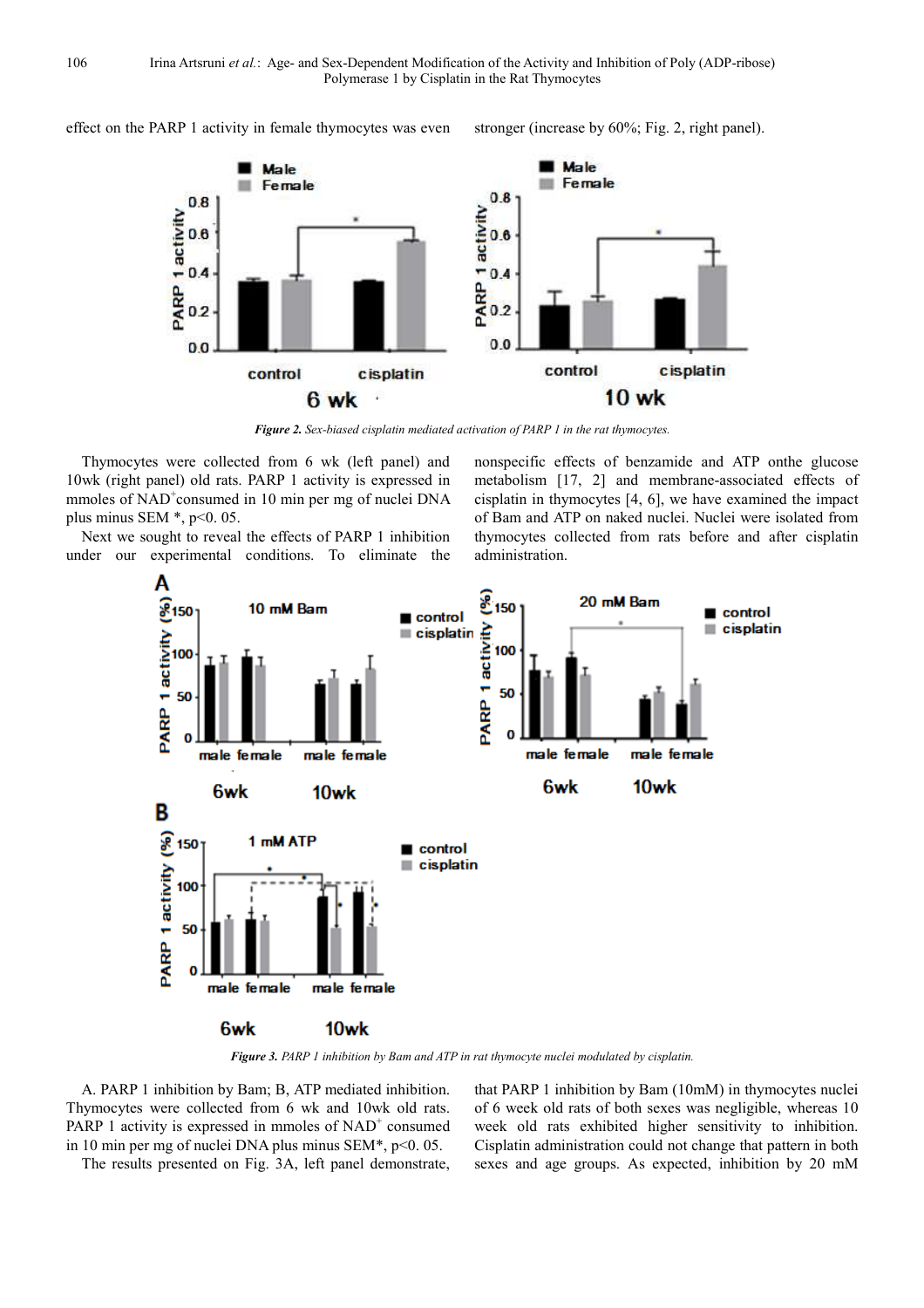Bam (Fig. 3A, right panel) appeared to be stronger in either age group and here again, age-dependent increase in Bam inhibitory potency was apparent in 10 week old rats. Cisplatin administration to rats had no appreciable effect on the mode of PARP 1 inhibition by 20 mM Bam.

In addition to the widely recognized role in energy metabolism ATP has emerged also as a PARP 1 allosteric inhibitor [12, 16]. In present study we were interested to test the ATP inhibitory effects alone and in combination with cisplatin in rat thymocyte nuclei. We found out that ATP at 5 mM concentration, which is considered close to the physiological intracellular levels [12], nearly completely abolished the PARP 1 activity under all experimental conditions (results not shown). Therefore we choose to test the lower (1 mM) concentration. The pattern of 1 mM ATP mediated PARP 1 inhibition in thymocyte nuclei displayed an opposite trend to the one elicited by Bam featuring a lower sensitivity to the inhibitor in the older age group of control animals (Fig. 3B). Although the pretreatment of rats with cisplatin had no impact on the level of inhibition in the 6 week old rats it markedly elevated ATP inhibitory efficiency in the 10 week old rats of both sexes.

#### 4. Discussion

Although the sex and age-related differences in drug pharmacokinetics and pharmacodynamics are widely recognized, little is known whether these factors may also affect therapeutic potential of PARP 1 inhibitors used in combination chemotherapy [3-5, 30]. In cancer therapy PARPi is often used in combination with cisplatin, which necessitates understanding the role of drug-drug interaction on PARP inhibition. In present study we examined whether the *in vivo* treatment with cisplatin can influence efficiency of PARP 1 inhibitors in sex-/age-dependent manner in rat thymocytes, considering their crucial role in the defense against toxic xenobiotics. To make the picture more transparent we sought to eliminate interplay of pharmacokinetic and pharmacodynamic parameters stemming from co-treatment with cisplatin and PARP 1 inhibitors. For this purpose PARP 1 inhibition had been assayed in the nuclei *ex vivo*.

Albeit the age-dependent PARP 1down-regulation is well documented in mononuclear leukocytes and cerebellum of aging animals [19, 20] little is known about changes of the enzyme activity in young organisms. Our data demonstrate that diminution of PARP 1 activity occurs in the intrathymicthymocytes in growing thymus glands of  $6<sup>th</sup>$ -10<sup>th</sup>week old young rats. It has been shown previously that estrogens play important role in PARP 1inhibition regulating thus its intracellular activity [11, 18, 19]. Therefore we expected that thymocytes of sexually mature 10 week old male and female rats should display different baseline PARP 1 activity. However, the absence of sex-dependent differences in the PARP 1 activity in either age group demonstrates that factors other than estrogens may also contribute to PARP 1 suppression.

It is well documented that  $NAD^+$  and  $ATP$  metabolism play pivotal role in maintenance of the PARP 1 activity [1, 2, 12]. It is also known that PARP 1 activity comprises two different components, i. e. auto-and trans-PARylating activities [13]. Taking into consideration that proliferating cells exhibit only auto- PARylating activity [14], we hypothesized that slowing down of the thymus growth and thymocyte proliferation in young adult animals [7, 8] can shift the balance between auto- and trans- PARylating activities in the thymocytes in favor of the latter, not inhibited by ATP [15, 16]. Indeed, in contrast to the 6 week old animals the nuclei of older rats demonstrated high resistance to the PARP 1 inhibition by 1 mM ATP.

Although there was no sex bias in the baseline PARP 1 activity in the thymocytes of either age group, the mode of PARP 1 inhibition by the competitive inhibitor Bam is different in puberty and in the sexually mature animals. Agedependent increase in Bam efficiency indicates an important role of yet to be discovered developmental factors in the enzyme inhibition.

The other question that we have attempted to address in the present study was the role of age and sex variables under the conditions of combined PARP 1iandcisplatin treatment. It appears that the treatment with cisplatin leads to the sexdependent toxic atrophy of thymus. Interestingly such atrophy seems to lack characteristic traits of apoptosis, the predominant form of thymocyte elimination in the gland. The cisplatin induced thymic atrophy was less pronounced in the female animals (Fig. 1). We suggest that the PARP 1 activation detected in the female thymocyte nuclei (Fig. 2) could be the reason for such increased thymocyte survival via the improved DNA damage repair by PARP 1.

It was reported earlier that cisplatin can down-regulate intracellular ATP by inhibiting glycolytic enzymes [26, 28, 29]. Assuming that PARP 1 is a nuclear ATP sensor [17] we suggest that the age-dependent and cisplatin induced oscillations in PARP 1 activity could result from the changes in the levels of ATP. We hypothesize that such modulations ofPARP 1activity can contribute to the development of adverse effects which are often elicited by the group of anticancer drugs recognized as ATP mimetics [5].

Conclusion: The data presented here suggest that sex and age-dependent variables should be considered of paramount importance in the design of personalized therapy regimen involving combination of such chemotherapeutic agents as cisplatinand the PARP 1 inhibitors.

Abbreviations: Poly ADP-ribose polymerase 1- PARP 1, polyADP-ribose polymerisation-PARylation, benzamide-Bam, cisplatin-cis-diammine-1, 1-cyclobutanedicarboxylate platinum (II)

#### References

[1] Braidy N., Guillemin G. J, Mansour H., Chan-Ling T., PoljakA., Grant R., Age Related Changes in NAD<sup>+</sup> Metabolism Oxidative Stress and Sirt1 Activity in Wistar Rats, PLoS ONE 6 (4) (2011): e19194. doi: 10. 1371/journal. pone. 0019194;